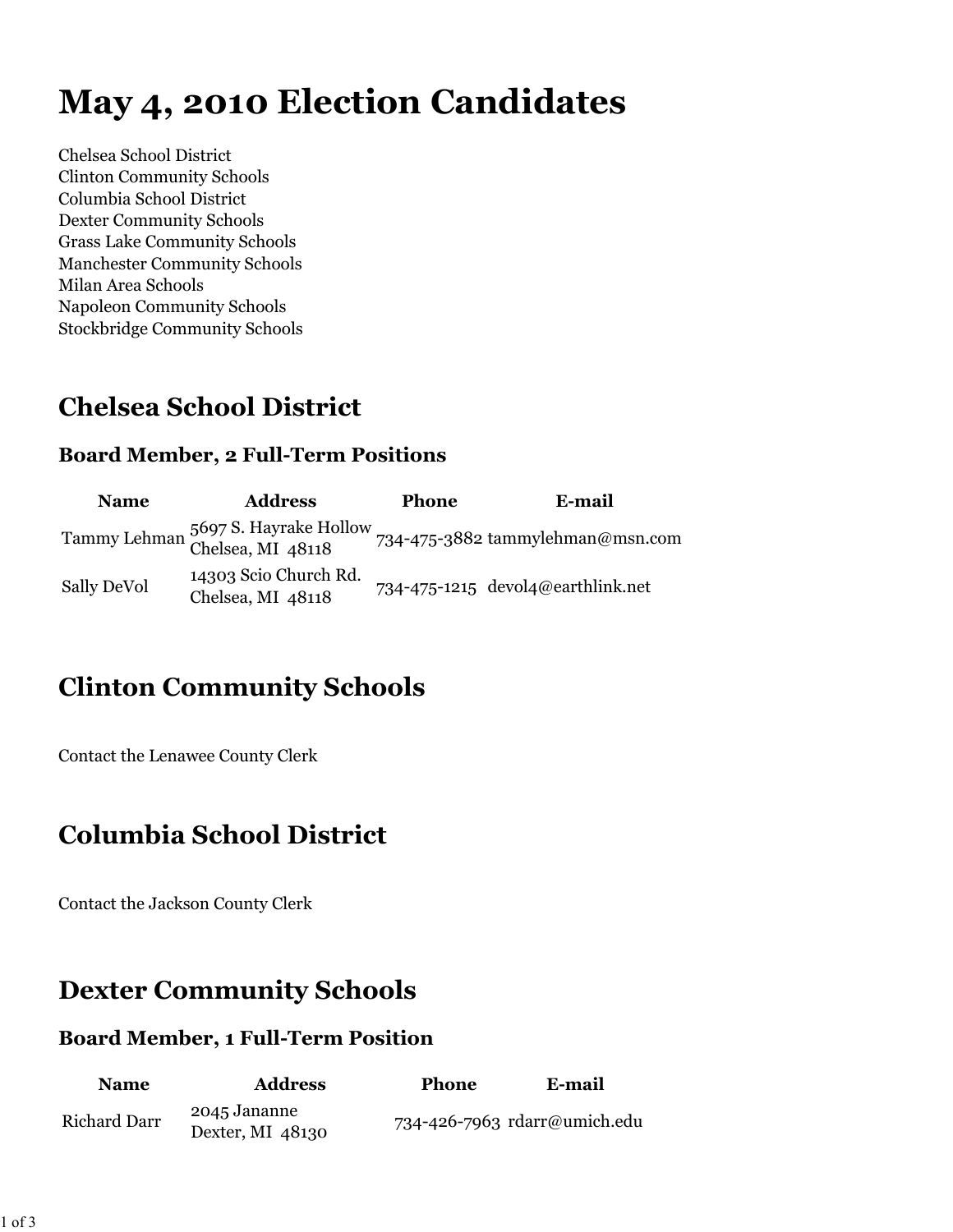## **Grass Lake Community Schools**

#### **Board Member, 2 Full-Term Positions**

| <b>Name</b>    | <b>Additional Information</b>                    |
|----------------|--------------------------------------------------|
| Darrell Hart   | Contact Jackson County Clerk                     |
| Cody L. Lester | Contact Jackson County Clerk                     |
|                | Kimberly G. Seaburg Contact Jackson County Clerk |
| Tim Waskiewicz | Contact Jackson County Clerk                     |

## **Manchester Community Schools**

#### **Board Member, 2 Full-Term Positions**

| <b>Name</b>        | <b>Address</b>                                                    | Phone             | E-mail                             |
|--------------------|-------------------------------------------------------------------|-------------------|------------------------------------|
|                    | James R. Chinavare 7980 Sharon Hollow Rd.<br>Manchester, MI 48158 |                   | 734-428-9097 chinajkm@yahoo.com    |
| Ronald L. Ellison  | 1108 Nature Trail<br>Manchester, MI 48158                         | 734-428-9386 None |                                    |
| Jeffrey F. Messman | 11484 Hieber Rd.<br>Manchester, MI 48158                          |                   | 734-428-0709 jrmessman@hotmail.com |
| Vicki Miller       | 9610 Waters Rd.<br>Ann Arbor, MI 48103                            |                   | 734-945-7484 vickim53@gmail.com    |
| Robert Weinhardt   | 12665 Schleweis Rd.<br>Manchester, MI 48158                       |                   | 734-428-9567 weinhardto@aol.com    |

#### **Milan Area Schools**

#### **Board Member, 2 Full-Term Positions**

| <b>Name</b> | <b>Address</b>                                  | <b>Phone</b> | E-mail                            |
|-------------|-------------------------------------------------|--------------|-----------------------------------|
| Russ Billau | 14445 Darling Rd.<br>Milan, MI 48160            |              | 734-439-3191 rbillau@cch.org      |
|             | Diane Hovatter 11164 Far Rd.<br>Milan, MI 48160 |              | 734-439-1228 dhovatter@hughes.net |